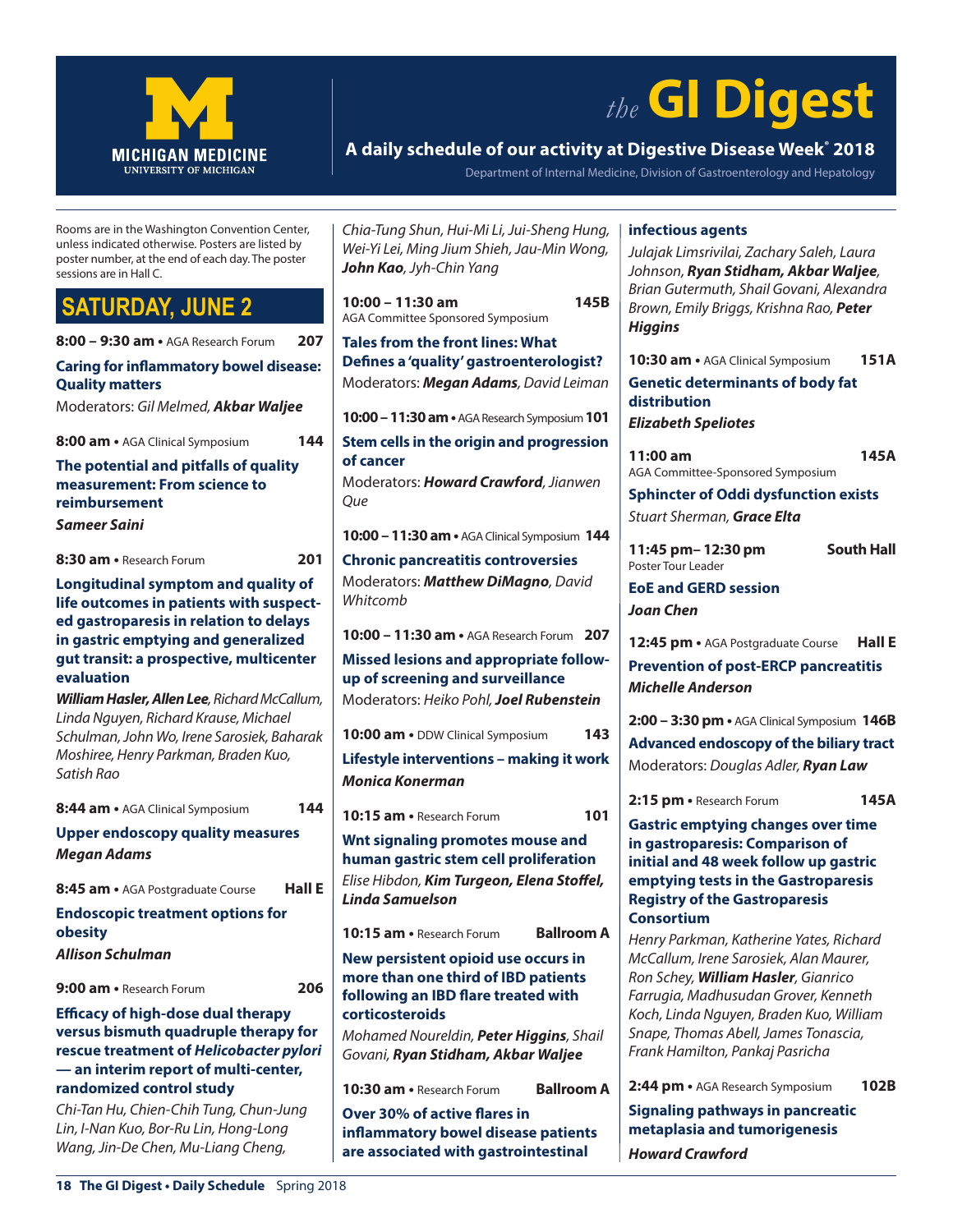# **SATURDAY, JUNE 2 (cont'd)**

#### **3:12 pm •** Research Forum **201**

#### *Fusobacterium necleatum* **infection correlates with two molecular phenotypes of colorectal cancer (CRC) associated with inflammation: MSI-high and MSI-low/EMAST**

*Yoshiki Okita, Minoru Koi, Erika Koeppe, Elena Stoffel, Joseph Galanko, Nikki McCoy, Temitope Keku, John Carethers*

**3:15 pm •** Research Forum **209**

#### **Diurnal variation of intestinal permeability is regulated by feeding and mucosal bacteria load**

*Xu Han, Ting Yu, Gintautas Grabauskas, Chung Owyang*

**4:00 – 5:30 pm 145B** AGA Postgraduate Course

#### **Breath testing: Role in diagnosis and prediction of treatment response**

*William Chey, David Kunkel*

**4:00 – 5:30 pm 154** AGA Postgraduate Course

#### **FODMAPs and beyond**

*Peter Gibson, Shanti Eswaran*

**4:00 – 5:30 pm 149** AGA Postgraduate Course

#### **Management of acute alcoholic hepatitis in 2018**

*Michael Lucey, Jessica Mellinger*

**4:00 – 5:30 pm •** AGA Research Forum **201**

**Randomized trials of extending the reach of colorectal cancer screening** Moderators: *Darrell Gray, Sameer Saini*

### **POSTER SESSIONS** • **Saturday**

#### **Sa1015**

#### **Ethnic and racial differences in gastroparesis: Relationships with etiology, symptoms, and treatment**

*Henry Parkman, Goro Yamada, Mark Van Natta, Irene Sarosiek, Ron Schey,* **William Hasler***, Thomas Abell, Kenneth Koch, Braden Kuo, John Clarke, Madhusudan Grover, Gianrico Farrugia, Linda Nguyen, William Snape, Pankaj Pasricha, James Tonascia, Frank Hamilton, Richard McCallum*

### **Sa1096**

#### **Therapeutic effects of cognitive behavioral therapy for insomnia on reflux symptoms**

*Joan Chen, Cathy Goldstein, Deirdre Conroy*

**Sa1137**

#### **How do gastroenterologists manage eosinophilic esophagitis? Results of a provider survey**

*Joy Chang, Sameer Saini, Jessica Mellinger, Joan Chen, Brian Zikmund-Fisher, Joel Rubenstein*

#### **Sa1138**

#### **Patients with likely eosinophilic esophagitis are at high risk for loss to follow-up after food impaction**

*Joy Chang, Samuel Olson, Russell Dolan, Ju Young Kim, Georgiana Sanders, Joel Rubenstein*

#### **Sa1217**

#### **Small intestinal bacterial overgrowth clinical presentation in patients with Roux-en-Y gastric bypass**

*Allison Schulman, Jason Baker, Kimberly Harer, Allen Lee, Christopher Thompson, William Hasler*

#### **Sa1483**

#### **Real-world rates of hepatitis B surface antigen (HBsAg) seroclearance in patients with chronic hepatitis B (CHB): A systematic review, conventional aggregated data metaanalysis (ADMA) and individual patient data meta-analysis (IPDMA) (234/255)**

*Yee Hui Yeo, Hsiu Ho, Hwai-I Yang, Tai-Chung Tseng, Min-Sun Kwak, Young Min Park, James Fung, Maria Buti, Manuel Rodriguez, Sombat Treeprasertsuk, Carmen Preda, Teerapat Ungtrakul, Phunchai Charatcharoenwitthaya, Xiangyong Li, Michael Le, Bin Wei, Biyao Zou, An Le, Donghak Jeong, Nicholas Chien, Leslie Kam, Tetsuya Hosaka, Mar Riveiro, Doina Proca, Fumitaka Suzuki, Mariko Kobayashi, Tassanee Sriprayoon, Yutian Chong, Tawesak Tanwandee, Man-Fung Yuen, Hyo-Suk Lee, Jia-Horng Kao, Anna Lok, Chun-Ying Wu, Mindie Nguyen*

#### **Sa1530**

#### **Assessing use and risk stratification results of cardiac imaging tests among liver transplant candidates**

*Monica Konerman, Richard Weinberg, Jeremy Slivnick, Shreya Sengupta, James Corbett, Christopher Sonnenday, Robert Fontana, Pratima Sharma*

#### **Sa1548**

#### **Abdominal pain in gastroparesis: A severe symptom in a third of gastroparesis patients**

*Henry Parkman, Laura Wilson, William Hasler, Thomas Abell, Richard McCallum, Irene Sarosiek, Ron Schey, Braden Kuo, Kenneth Koch, John Clarke, Gianrico Farrugia, Madhusudan Grover, Linda Nguyen, William Snape, James Tonascia, Frank Hamilton, Pankaj Pasricha*

#### **Sa1549**

#### **Effect of domperidone on gastroparesis symptoms: Analysis of patients treated with domperidone in the NIDDK Gastroparesis Clinical Research Consortium (GPCRC) Registry**

*Irene Sarosiek, Goro Yamada, Henry Parkman, Braden Kuo, Kenneth Koch, Thomas Abell, William Hasler, Linda Nguyen, John Clarke, Gianrico Farrugia, Madhusudan Grover, Ron Schey, Alan H Maurer, Katherine Yates, William Snape, Pankaj Pasricha, Laura Miriel, Frank Hamilton, James Tonascia, Richard McCallum*

#### **Sa1551**

#### **Gut dysbiosis contributes significantly to gastric pain in diabetic gastroparesis: treatment effects with rifaximin**

*Ting Yu, Xiaoyin Wu, Merritt Gillilland, Shi-Yi Zhou, Chung Owyang*

#### **Sa1561**

**Standardizing parameters of fasting duodenojejunal manometry in healthy volunteers using clustered highresolution pressure ports: Focus on migrating motor complex phase 2 contractions**

*William Hasler, Jason Baker, Joseph Dickens, Mark Koenigsknecht, Ann Frances, Allen Lee, Kerby Shedden, Kimberly Harer, Gordon Amidon, Duxin Sun*

*continued next page*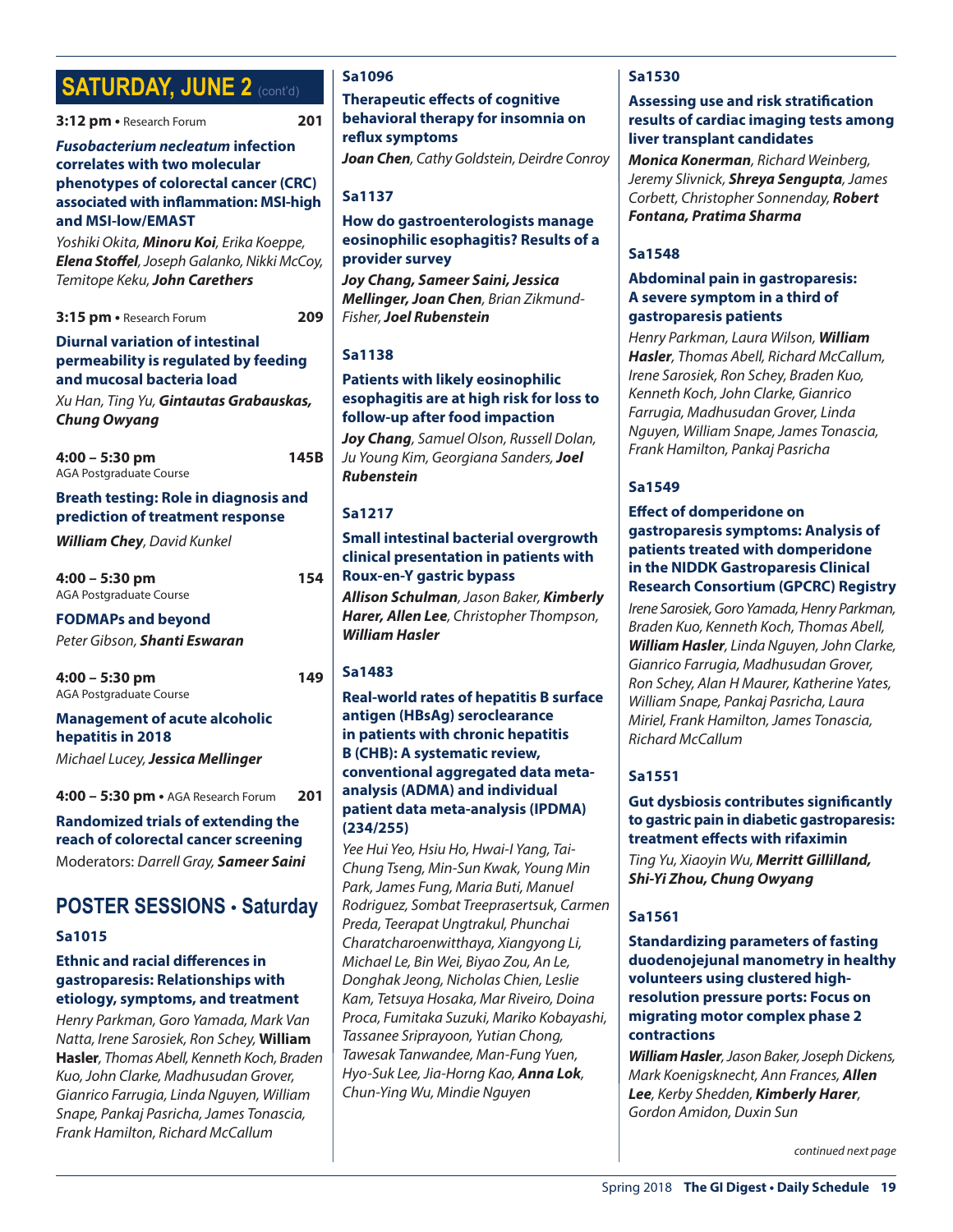# **SATURDAY, JUNE 2 (cont'd)**

#### **Sa1578**

**Whole gut transit and contractile abnormalities captured by wireless motility capsule are common in patients with suspected gastroparesis despite normal gastric emptying scintigraphy**

*Allen Lee, William Hasler, Richard McCallum, Linda Nguyen, Richard Krause, Michael Schulman, John Wo, Irene Sarosiek, Baharak Moshiree, Henry Parkman, Braden Kuo, Satish Rao*

#### **Sa1753**

**Tofacitinib achieves symptomatic improvement within 3 days in moderately to severely active ulcerative colitis, regardless of prior tumour necrosis factor inhibitor treatment status: results from OCTAVE induction 1 & 2**

*Stephen Hanauer, Remo Panaccione, Silvio Danese, Adam Cheifetz, Walter Reinisch, Peter Higgins, Deborah Woodworth, Haiying Zhang, Gary Friedman, Nervin Lawendy, Daniel Quirk, Chudy Nduaka, Chinyu Su*

#### **Sa1755**

#### **Rapidity of clinical and laboratory improvements following upadacitinib induction treatment: Data from the CELEST study**

*Stefan Schreiber, Laurent Peyrin-Biroulet, Brigid Boland, Peter Higgins, Alessandro Armuzzi, Jonathan Terdiman, Wen Zhou, Gabriela Alperovich, Fabio Cataldi, Venkata Sasikiran Goteti, Ana Lacerda*

#### **Sa1773**

#### **Methotrexate is not superior to placebo in maintaining remission in patients with ulcerative colitis – results from the MERIT-UC study**

*Hans Herfarth, Edward Barnes, Susan Jackson, John Valentine, John Hanson, Peter Higgins, Kim Isaacs, Mark Osterman, Bruce Sands, James Lewis*

# **SUNDAY, JUNE 3**

**6:30 – 7:45 am •** Breakfast with the Expert **140**

**Pancreatic cysts: Diagnosis and management**

*Michelle Anderson, Anne Marie Lennon*

**8:30 am •** Research Forum **101 Resolvins prevent ROS-mediated mucosa injury and protect gut barrier function by upregulating hemoxygenase-1 (HO-1)** *Shi-Yi Zhou, Ji-Yao Li, Xiaoyin Wu, Chung Owyang* **9:05 am •** AGA Research Symposium **102B Physical forces in gut development** *Deborah Gumucio* **9:15 am •** Research Forum **101 Histone methylation regulates chronic stress-induced, interleukin 6-mediated down-regulation of epithelial tight junction protein and barrier dysfunction in the rodent colon and human colon in patients with IBS-D** *Gen Zheng, John Wiley, Shuangsong Hong* **10:00 am •** AGA Clinical Symposium **209 Challenge of screening for esophageal adenocarcinoma** *Joel Rubenstein* **10:05 am •** AASLD Clinical Symposium **207 Lifestyle interventions in NASH** *Monica Konerman* **10:30 am •** Topic Forum **150 Impact of EUS-directed transgastric ERCP (EDGE procedure) access route on technical success and adverse events: A multi-center experience** *Austin Chiang, Monica Gaidhane, David Loren, Michel Kahaleh, Alexander Schlachterman, Jennifer Millman, Amy Tyberg, Jose Nieto, Prashant Kedia, Paul Tarnasky, Isaac Raijman, Harshit Khara, David Diehl,* **Anoop Prabhu***, Thomas Kowalski* **10:50 am •** AGA Postgraduate Course **Hall E Irritable bowel syndrome: What's new?** *William Chey*

*Owyang*

**by resolvins**

**12:30 – 1:45 pm 101** Meet-the-Professor Luncheon

**11:00 am •** AGA Research Symposium **101 Mucosal oxidative stress and intestinal barrier dysfunction contribute to diabetic diarrhea which is prevented** 

*Ting Yu, Shi-Yi Zhou, Xiaoyin Wu,* **Chung** 

**Beyond white light: Evidence-based approach to mucosal imaging**  *Marietta Iacucci, Thomas Wang*

**1:15 pm Ballroom C** ASGE Postgraduate Course

**The perfect bowel prep: Is there a consensus?** *Stacy Menees*

**2:00 – 3:30 pm 101** AGA Research Symposium

**Organoids and Engineered Organ Systems**

Moderators: *John Lynch, Linda Samuelson*

**3:00 pm •** Research Forum **Ballroom B**

**Evaluating why and when patients discontinue chronic therapy for IBS with constipation and chronic constipation: A real-world experience** *Suraj Suresh, Jessica Jou, Ryan Stidham, William Chey, Eric Shah*

**3:15 pm •** Research Forum **Ballroom B**

**How to get your functional GI patient functioning again** *William Chey*

**4:00 – 5:30 pm 151B** AGA Committee Sponsored Symposium

**Best of AGA at DDW in Chinese** Moderators:*John Kao, Yunsheng Yang*

**4:00 – 5:30 pm •** AGA Plenary Session **103**

**AGA Basic Science Plenary** Moderators: *Linda Samuelson, Jerrold Turner*

**4:00 pm 151B** AGA Committee-Sponsored Symposium Best of AGA at DDW in Chinese

**Inflammatory bowel disorders** *John Kao*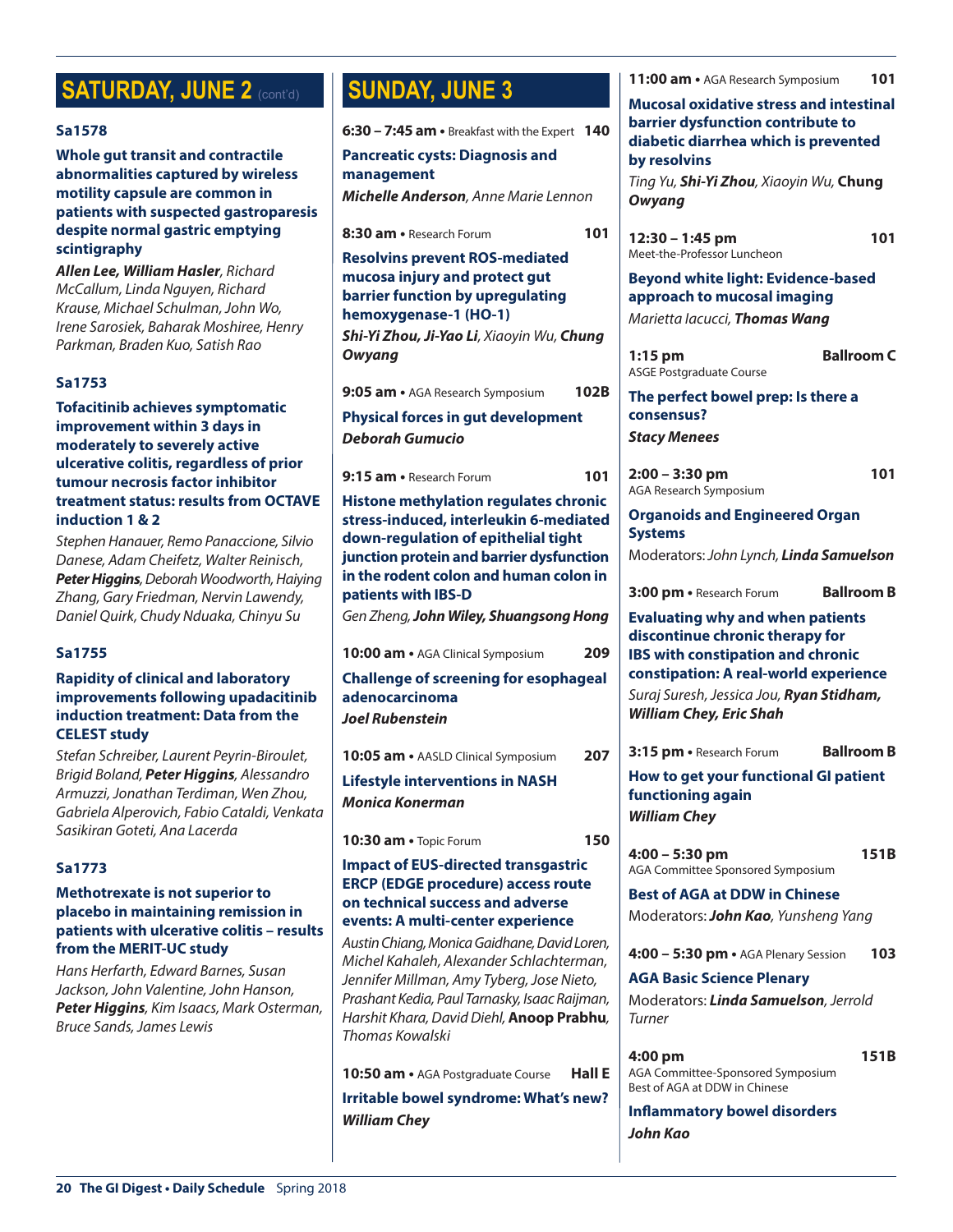# **SUNDAY, JUNE 3 (cont'd)**

**4:20 pm •** DDW Clinical Symposium **146A Best practices in repairing the pipeline: GI societies' approaches** *John Carethers* **4:22 pm 145A** AGA Committee-Sponsored Symposium

**Climbing the ranks: Promotions and advancement**

*Bishr Omary*

**5:00 – 5:30 pm 146A** DDW Clinical Symposium – Panel Discussion

#### **Ensuring diversity in gastroenterology: Practical approaches for GI societies, institutions and practices**

Panel Discussion:*John Carethers, Luke-John Day, Sandra Quezada*

**5:00 pm •** Research Forum **151A**

#### **Characterization of conditions underlying heartburn refractory to proton pump inhibitors (PPIs) in a VA cooperative study of medical and surgical treatments for PPI-refractory heartburn**

*Stuart Spechler, Robert Lee, Brian Smith, Hiroshi Mashimo, Vivian Sanchez, Kerry Dunbar, Thai Pham, Uma Murthy, Taewan Kim, Christian Jackson, Jason Wallen, Erik Von Rosenvinge, Jonathan Pearl, Loren Laine, Anthony Kim, Andrew Kaz, Roger Tatum, Ziad Gellad, Sandhya Deenadayalan, Joel Rubenstein, Amir Ghaferi, Wai-Kit Lo, Ronald Fernando, Bobby Chan, Shirley Paski, Dawn Provenzale, Donald Castell, David Lieberman, Rhonda Souza, William Chey, Stuart Warren, Anne Karim, Shelby Melton, Robert Genta, Karen Jones, John Hunter*

**5:06 pm 145A** AGA Committee Sponsored Symposium

**It's never easy: Navigating complications in clinical practice** *John Allen*

### **POSTER SESSIONS** • **Sunday**

#### **Su1001**

#### **A hidden cost of colonoscopy: Use of non-PEG preps in Medicare Part D from 2013–2015**

*Andrew Read, Akbar Waljee, Sameer Saini*

#### **Su1068**

#### **Sleep disturbance is associated with increased reflux burden**

*Joan Chen, Jason Baker, Joyee Lau, Joel Rubenstein, Cathy Goldstein*

#### **Su1181**

#### **Transcutaneous nonlinearity ultrasound differentiates early vs. advanced fibrotic lesions in vivo in the TNBS rat model and is feasible in patients with Crohn's disease**

*Laura Johnson, Jonathan Dillman, James Hamilton, Jonathan Rubin, Peter Higgins*

#### **Su1250**

#### **Size and prior resection attempts affect probability of complete endoscopic resection of large nonampullary duodenal adenomas**

*Amar Mandalia, Pranith Perera, Anna Tavakkoli, Stacy Menees, Ryan Law, Anoop Prabhu, Aarti Bedi, Erik-Jan Wamsteker, Michelle Anderson, James Scheiman, Grace Elta, Richard Kwon*

#### **Su1268**

**Early recurrence and increased recurrence rates following endoscopic mucosal resection or local surgical resection of duodenal neuroendocrine tumors supports a role for early and long-term endoscopic surveillance** *Amar Mandalia, Andrew Nett, John Del Valle, Henry Appelman, Aarti Bedi, Ryan Law, Anoop Prabhu, Erik-Jan Wamsteker, Michelle Anderson, James Scheiman, Grace Elta, Richard Kwon*

#### **Su1289**

**Video capsule endoscopy utilization in the U.S. Medicare population from 2003–2015: Diffusion of an innovation** *Andrew Read, Michael Rice, Jason Baker, Akbar Waljee, Sameer Saini*

#### **Su1328**

#### **A 10-year single center retrospective analysis of factors affecting rapid onsite sensitivity of pancreatic EUS with FNA since 2007**

*Arjun Sondhi, Anand Patel, Kevin Platt, Richard Kwon, Grace Elta, Erik-Jan Wamsteker, James Scheiman, Cyrus Piraka, Joseph Elmunzer, Aarti Bedi, Stacy*  *Menees, Anoop Prabhu, Ryan Law, Allison Schulman, Stacy Arnold, Judy Pang, Michael Hornstein, Michelle Anderson*

#### **Su1436**

#### **Lumen-apposing metal stents (LAMS) for pancreatic fluid collections are safe and associated with a low rate of delayed adverse events at the time of clinical follow-up: a multicenter retrospective analysis**

*Dennis Yang, Yaseen Perbtani, Tossapol Kerdsirichairat, Anoop Prabhu, Amar Manvar, Sammy Ho, Davindebir Pannu, Rajesh Keswani, Daniel Strand, Andrew Wang, Eduardo Quintero, Jonathan Buscaglia, Thiruvengadam Muniraj, Harry Aslanian, Peter Draganov, Ali Siddiqui*

#### **Su1509**

#### **High rates of cardiovascular events in NAFLD patients: Real world evidence from TARGET-NASH**

*Arun Sanyal, Kenneth Cusi, Roberto Firpi, Norman Gitlin, Cynthia Levy, Laura Malahias, Rajender Reddy, Cheryl Schoen, Michael Weiss, Anna Lok*

### **Su1591**

#### **The impact of a GI-specific behavioral intervention on sleep quality in functional bowel disorder patients** *Megan Riehl, Ryan Stidham, Cathy Goldstein, Jami Kinnucan, William Chey*

### **Su1619**

**Gender difference in patients with fecal incontinence: symptom severity, quality of life, and HR anorectal manometry results**

*Stacy Menees, Jason Baker, William Chey*

#### **Su1620**

**What is the prevalence of dyssynergic defecation in patients with fecal incontinence undergoing high resolution anorectal manometry**

*Stacy Menees, Jason Baker, William Chey*

#### **Su1768**

#### **Characterization of Notch isoform variants in young onset colorectal cancers**

*Anand Venugopal, Tingting Qin, Erika Koeppe, Peter Ulintz, Laura Rozek, Elena Stoffel continued next page*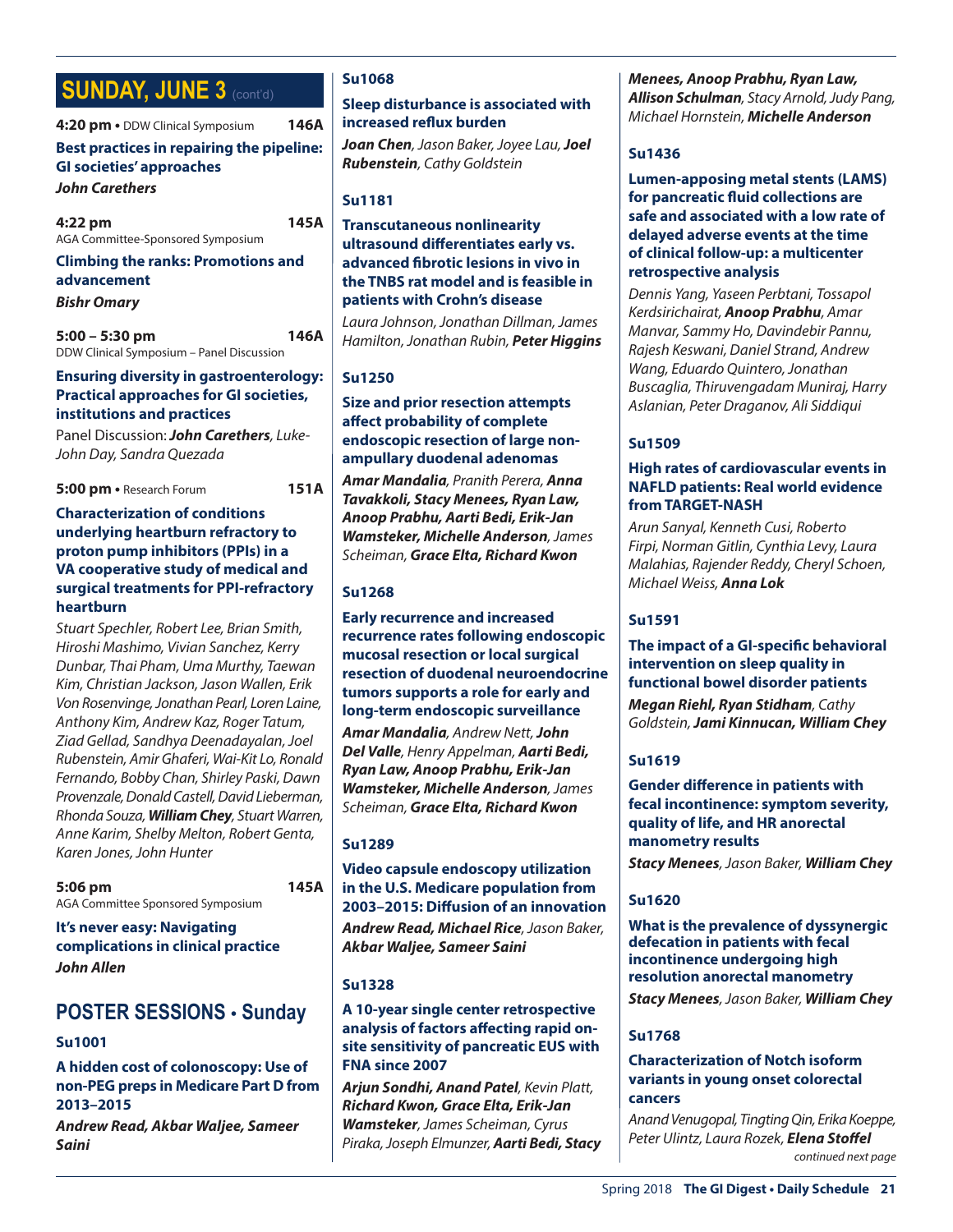# **SUNDAY, JUNE 3 (cont'd)**

#### **Su1770**

**A poly-alanine length polymorphism within Msh3 affects its intracellular shuttling to enhance dna damage and is enriched in patients with colorectal cancer (CRC) metastases**

*Stephanie Tseng-Rogenski, Minoru Koi, Chan Choi, Hyeong-Rok Kim, John Carethers*

#### **Su1816**

#### **Agreement of CT imaging features of Crohn's disease between radiologists and automated machine learning image analysis**

*Ryan Stidham, Binu Enchakalody, Akbar Waljee, Peter Higgins, Stewart Wang, Grace Su, Ashish Wasnik, Mahmoud Al-Hawary*

#### **Su1878**

#### **Serum markers can predict future fibrostenotic complications at the time of diagnosis in pediatric Crohn's disease**

*Jing Wu, David Lubman, Subra Kugathasan, Lee Denson, Jeffrey Hyams, Marla Dubinsky, Anne Griffiths, Robert Baldassano, Joshua Noe, Wallace Crandall, Peter Higgins, Ryan Stidham*

#### **Su1900**

#### **Automated image analysis of CT enterography studies predicts future surgery similar to experienced radiologist assessment in small bowel Crohn's disease**

*Ryan Stidham, Binu Enchakalody, Akbar Waljee, Peter Higgins, Stewart Wang, Grace Su, Mahmoud Al-Hawary, Ashish Wasnik*

#### **Su1902**

#### **Congenital hypothyroidism is a risk factor for inflammatory bowel disease**

*Timothy Kao, Mohamed Noureldin, John Kao, Helmut Grasberger, Jeremy Adler, Joyce Lee, Akbar Waljee*

#### **Su1944**

#### **Intestinal dysbiosis induces systemic dysregulation of biotin metabolism, resulting in extraintestinal manifestation**

*Yohei Mikami, Atsushi Hayashi, Kentaro Miyamoto, Nobuhiko Kamada, Toshiro Sato, Shinta Mizuno, Makoto Naganuma, Toshiaki Teratani, Ryo Aoki, Shinji Fukuda, Wataru Suda, Masahira Hattori, Masayuki Amagai, Manabu Ohyama, Takanori Kanai*

# **MONDAY, JUNE 4**

**6:30 – 7:30 am Marriott Marquis** AGA Focused Clinical Update

#### **Dietary modifications of the gut microbiome**

Moderator: *William Chey*

**8:00 – 9:30 am •** DDW Clinical Symposium **143**

#### **Emergent presentation of colon and rectal cancers**

Moderators: *Michelle Anderson, Michael McGee*

**8:00 am •** AGA Translational Symposium **140**

#### **Early targets in progression of Barrett's esophagus to esophageal adenocarcinoma** *Thomas Wang*

**8:30 am •** AGA Clinical Symposium **146AB**

**Gastroduodenal symposium: Chronic nausea; epigastric pain unresponsive to PPIs**

*William Chey, Braden Kuo, Gregory Sayuk*

**8:40 am •** DDW Clinical Symposium **143** Emergent Presentation of Colon and Rectal Cancers

#### **Case scenarios**

*Michelle Anderson, Michael McGee*

**8:45 am 207** AASLD Clinical Science Plenary Session

#### **Natural history and risk factors for variceal hemorrhage in biliary atresia: Results of a prospective multi-center longitudinal analysis**

*Lee Bass, Wen Ye, Kieran Hawthorne, Daniel Leung, Karen Murray, Jean Molleston, Rene Romero, Ronald Sokol, Saul Karpen, Philip Rosenthal, Kathleen Loomes, Kasper Wang, Robert Squires, Jorge Bezerra, Vicky Ng, Stephen Guthery, John Magee, Benjamin Shneider*

**9:00 am •** AGA Research Symposium **103**

**The impact of obesity on clinical management of IBD**

*Ryan Stidham*

**10:22 am Ballroom A** AGA Presidential Plenary

**A VA cooperative, randomized trial of medical and surgical treatments for** 

#### **patients with heartburn that is refractory to proton pump inhibitors**

*Stuart Spechler, Robert Lee, Brian Smith, Hiroshi Mashimo, Vivian Sanchez, Kerry Dunbar, Thai Pham, Uma Murthy, Taewan Kim, Christian Jackson, Jason Wallen, Erik Von Rosenvinge, Jonathan Pearl, Loren Laine, Anthony Kim, Andrew Kaz, Roger Tatum, Ziad Gellad, Sandhya Deenadayalan, Joel Rubenstein, Amir Ghaferi, Wai-Kit Lo, Ronald Fernando, Bobby Chan, Shirley Paski, Dawn Provenzale, Donald Castell, David Lieberman, Rhonda Souza, William Chey, Stuart Warren, Anne Karim, Shelby Melton, Robert Genta, Karen Jones, John Hunter*

**10:45 am •** Research Forum **103**

**CXC chemokine receptor 2 (CXCR2) deficiency in myeloid-derived suppressor cells (MDSCs) exacerbates**  *Helicobacter***-induced gastric spasmolytic peptide-expressing pseudopyloric metaplasia (SPEM) and alters mucous cell characteristics in mice** *Mohamad El-Zaatari, Min Zhang, John Kao*

**11:00 am •** Research Forum **102B**

#### **Notch ligand Delta-like 1 promotes epithelial cell proliferation in mouse stomach and functions as an antral stem cell niche factor**

*Nobukatsu Horita, Gail Gifford, Christian Siebel, Linda Samuelson*

**12:30 – 3:00 pm Hall D** ASGE Hands on Workshop

#### **ASGE Hands on Workshop: EMR**

*Ryan Law, Richard Kwon, Cyrus Piraka, John Dumot, Joseph Elmunzer, Rajesh Keswani, Louis Wong Kee Song, Sean McCarthy, Sri Komanduri, Amy Hosmer, Gottumukkala Raju*

**2:00 – 3:30 pm •** AGA Clinical Symposium **144**

**Impact of America's opioid epidemic on the practice of gastroenterology** Moderators: *John Allen, Eva Szigethy*

**2:00 – 3:30 pm •** AGA Research Forum **102A**

### **Intestinal inflammation, fibrosis and regeneration**

Moderators: *Elke Cario, Peter Higgins*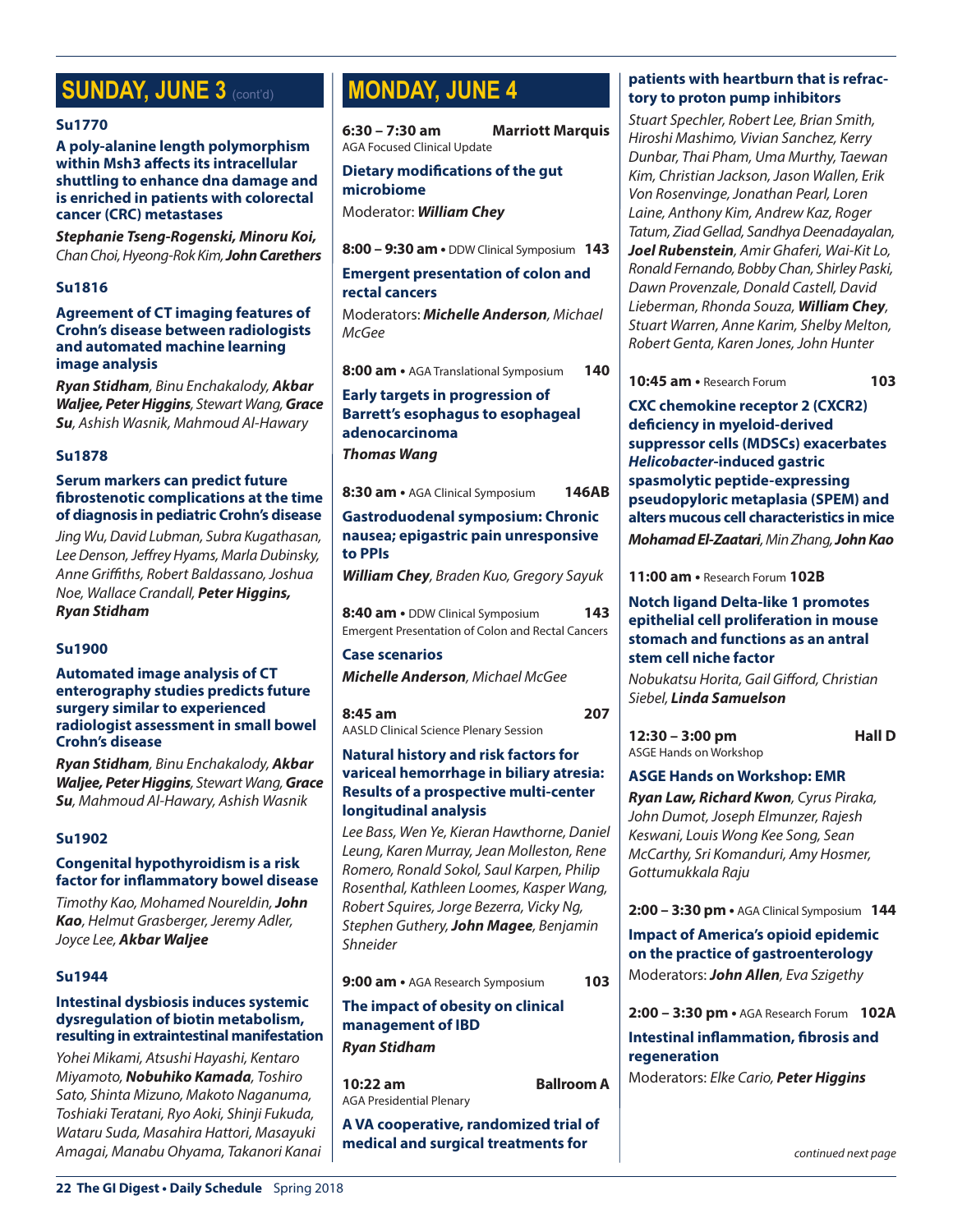# **MONDAY, JUNE 4 (cont'd)**

**2:00 pm •** ASGE Topic Forum **143**

#### **Safety and efficacy of using lumen apposing metal stents in the management of post-operative fluid collection (POFC): A large international, multicenter study**

*Juliana Yang, Jeremy Kaplan, Amrita Sethi, Enad Dawod, Reem Sharaiha, Austin Chiang, Thomas Kowalski, Jose Nieto, Ryan Law, Hazem Hammad, Sachin Wani, Mihir Wagh, Dennis Yang, Ahmed Messallam, Qiang Cai, Peter Draganov, Jason Jones, Vladimir Kushnir, Natalie Cosgrove, Ali Ahmed, Andrea Anderloni, Douglas Adler, Satish Nagula, Nikhil Kumta, Frank Vleggaar, Isaac Raijman, Shayan Irani, Carlos Robles-Medranda, Abdul Hamid El Chafic, Rishi Pawa, Moamen Gabr, Olaya Brewer Gutierrez, Omid Sanaei, Mohamad Dbouk, Vivek Kumbhari, Vikesh Singh, Douglas Pleskow, Mouen Khashab*

**4:00 – 5:30 pm 151A** AGA Committee Sponsored Symposium

#### **Advancing clinical practice: Gastroenterology fellow-directed quality-improvement projects**

Moderators: *Ricardo Badillo, Jason Brown, Rena Hiren Yadlapati*

### **4:00 – 5:30 pm •** ASGE Clinical Symposium **147**

#### **Pancreatic duct endotherapy: Caution or full steam ahead**

Moderators: *Grace Elta, Brian Brauer*

**4:00 – 5:30 pm 102A** AGA Distinguished Abstract Plenary

### **Cellular & Molecular Gastroenterology Section Distinguished Abstract Plenary**

Moderators: *Jason Mills, Linda Samuelson*

**4:00 – 5:30 pm201** AGA Distinguished Abstract Plenary

#### **Neurogastroenterology & Motility Section Distinguished Abstract Plenary** Moderators: *Lin Chang, John Wiley*

**5:02 pm 102A** AGA Distinguished Abstract Plenary

#### **Regulation of Paneth cell function by bone morphogenetic protein signaling**

*Hidehiko Takabayashi, Maria Mao, Kathryn Eaton, Yitian Yang, Merritt Gillilland, Michael Rajala, Andrea Todisco*

# **POSTER SESSIONS** • **Monday**

#### **Mo1048**

#### **A novel tool to assess symptoms of lactose intolerance and define meaningful patient benefit**

*Andrew Ritter, William Chey, Howard Foyt, Jason Lundy, Cheryl Coon, Dennis Savaiano*

#### **Mo1469**

#### **Assessing the prescription opioid use among patients with chronic hepatitis C**

*Monica Konerman, Brooke Kenney, Elliot Tapper, Jessica Mellinger, Pratima Sharma, Shari Rogal, Amit Singal, Sameer Saini, Brahmajee Nallamothu, Mary Rogers, Akbar Waljee*

#### **Mo1479**

#### **Using longitudinal prediction models to evaluate disease progression among 156,588 veterans with hepatitis C**

*Monica Konerman, Tony Van, Lauren Beste, George Ioannou, Boang Liu, Xuefei Zhang, Grace Su, Ji Zhu, Sameer Saini, Brahmajee Nallamothu, Akbar Waljee*

#### **Mo1529**

#### **Trends in utilization of esophageal manometry and ambulatory reflux monitoring**

*Jason Baker, Andrew Read, Joel Rubenstein, Sameer Saini, William Chey, Jacob Kurlander, Joan Chen*

#### **Mo1608**

#### **Re-thinking the re-prep: Attitudes towards non-invasive colorectal cancer screening tests in the setting of inadequate bowel preparation**

*Kevin Platt, Rachel Lipson, Megan Knaus, Brian Zikmund-Fisher, Jacob Kurlander, Akbar Waljee, Sameer Saini*

#### **Mo1648**

#### **Exclusion diets and irritable bowel symptoms: A systematic review and meta-analysis**

*Joanna Dionne, Alexander Ford, Yuhong Yuan, William Chey, Eamonn Quigley, Paul Moayyedi*

#### **Mo1740**

#### **Family history of colorectal cancer and risk for Barrett's esophagus**

*Anna Tavakkoli, Erika Koeppe, Peter Ulintz, John Inadomi, Hal Morgenstern, Henry Appelman, James Scheiman, Phillip* 

*Schoenfeld, Laurence McMahon, Val Metko, Elena Stoffel, Joel Rubenstein*

#### **Mo1861**

#### **Long-term safety of adalimumab in patients with moderate to severe ulcerative colitis: Interim results of a non-interventional registry, LEGACY**

*Peter Bossuyt, Raja Atreya, Carlos Taxonera Samso, Xavier Hebuterne, Kim Isaacs, Peter Higgins, James Lindsay, Graham Heap, Dilek Arikan, Vera Kuehnl, Joel Petersson, Anne Robinson, Edward Loftus*

### **Mo1872**

#### **Adalimumab persistence at 1 year is significantly higher in an integrated health care system than for privately insured patients with inflammatory bowel disease**

*Shail Govani, Rachel Lipson, Mohamed Noureldin, Wyndy Wiitala, Peter Higgins, Jacqueline Pugh, Dawn Velligan, Ryan Stidham, Akbar Waljee*

#### **Mo1962**

#### **The impact of high vs. low FODMAP diet on GI symptoms and breath hydrogen & methane excretion in Thai healthy volunteers and subjects with functional bloating**

*Monthira Maneerattanaporn, Rewat Boonanuwat, Wantanee Kriengsinyos, William Chey*

#### **Mo1965**

#### **Validation and feasibility of a food and symptom tracker (FAST) score using a mobile health application**

*Alma Jusufagic, Eldin Dzubur, Christopher Almario, Amber Howard, Bibiana Martinez, William Chey, Brennan Spiegel*

#### **Mo1966**

#### **Is sucrase-isomaltase deficiency an under-recognized cause of IBD-D symptoms?**

*Stephen Simmer, William Chey, Shanti Eswaran, Jane Ranagan, Steve Petrucelli*

#### **Mo2000**

#### **Choosing the right through-the-scope clip: A rigorous comparison of rotatability, whip, open/close precision, and closure strength**

*Thomas Wang, Hiroyuki Aihara, Andrew Thompson, Allison Schulman, Christopher Thompson, Marvin Ryou*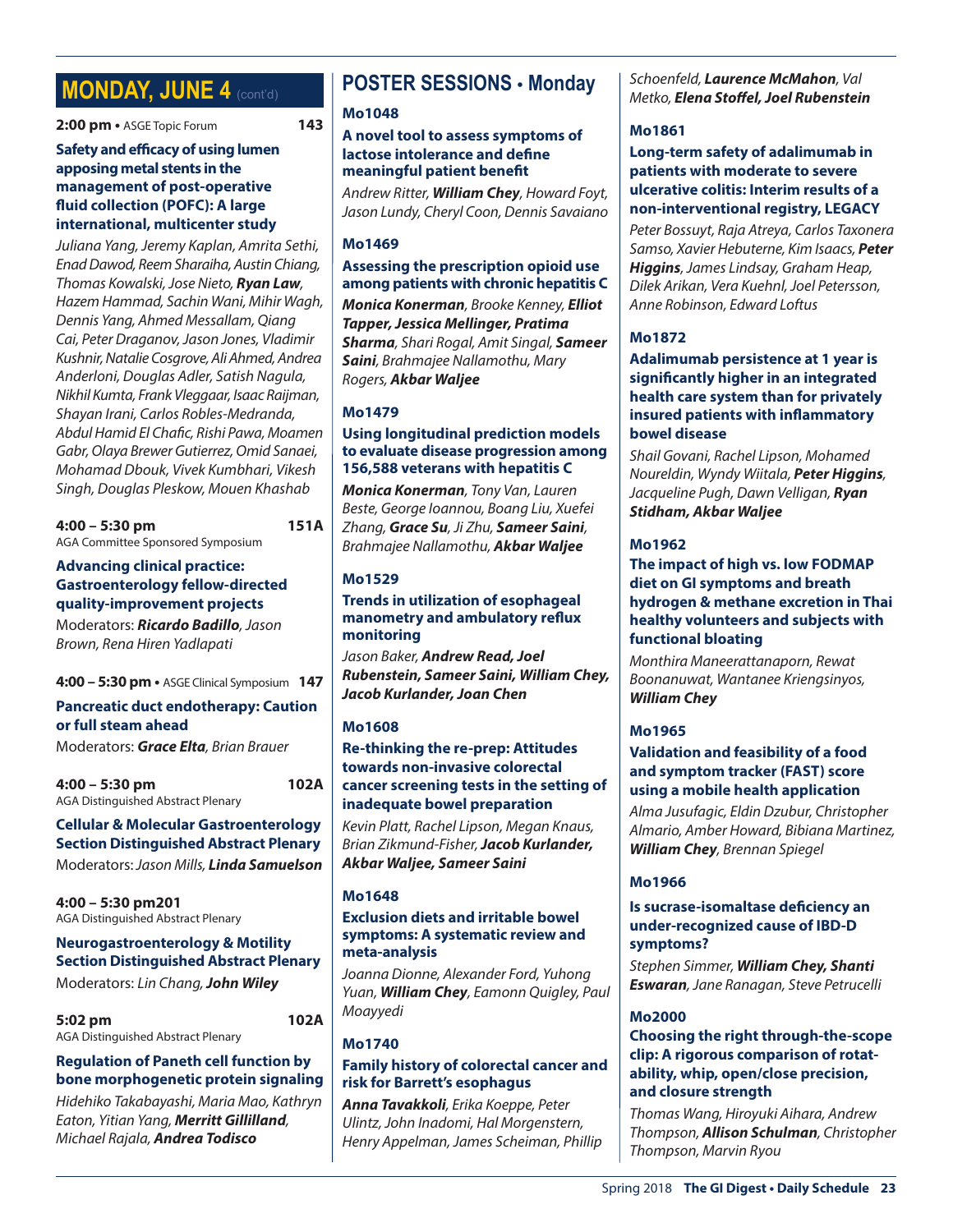# **TUESDAY, JUNE 5**

| <b>IULSUAT, JUNE 3</b>                                                                    | Clinical Science Late-Breaking Abstract Plenary                                                                                                                                                         |  |
|-------------------------------------------------------------------------------------------|---------------------------------------------------------------------------------------------------------------------------------------------------------------------------------------------------------|--|
| $6:30 - 7:45$ am $\cdot$ Breakfast with the Expert 103                                    | <b>Efficacy and safety of tenapanor</b><br>in patients with constipation                                                                                                                                |  |
| <b>Post ERCP pancreatitis: Minimizing</b>                                                 | predominant irritable bowel                                                                                                                                                                             |  |
| risk and maximizing therapy                                                               | syndrome: a 6-month, double-blind,                                                                                                                                                                      |  |
| Ryan Law, Uzma Siddiqui                                                                   | placebo-controlled phase 3 trial<br>(T3MPO-2)                                                                                                                                                           |  |
| <b>151A</b><br>$8:00 - 9:30$ AM<br>AGA Academy of Educators Plenary                       | <b>William Chey</b> , Anthony Lembo, Andrew<br>Yan, David Rosenbaum                                                                                                                                     |  |
| <b>Valuing Education Leadership</b>                                                       |                                                                                                                                                                                                         |  |
| Presentations by AGA Academy of Educators                                                 | <b>11:02 am •</b> Distinguished Abstract Plenary<br>$\mathbf{z}$                                                                                                                                        |  |
| <b>Educational Grant recipients</b><br>Megan Adams · grant recipient                      | <b>Upregulation of acid-sensing ion</b><br>channels 1 and 3 contribute to                                                                                                                               |  |
|                                                                                           | esophageal hypersensitivity in                                                                                                                                                                          |  |
| 143<br>$8:00 - 9:30$ am<br>DDW Translational Symposium                                    | gastroesophageal reflux disease                                                                                                                                                                         |  |
|                                                                                           | Xu Han, Allen Lee, Jun Gao, Jiulong Zhac                                                                                                                                                                |  |
| <b>Cannabinoids and</b>                                                                   | Hui Wang, Zhaoshen Li, Duowu Zou,                                                                                                                                                                       |  |
| <b>Neurogastroenterology: A Weed for</b><br><b>Occam's Razor</b>                          | <b>Chung Owyang</b>                                                                                                                                                                                     |  |
| Moderators: Ron Schey, John Wiley                                                         | 146<br>$11:15$ am<br>Clinical Science Late-Breaking Abstract Plenary                                                                                                                                    |  |
| 201<br>8:45 am • AGA Clinical Symposium                                                   | Clip closure after endoscopic resection                                                                                                                                                                 |  |
| <b>Screening - What age to stop?</b>                                                      | of large intestinal polyps: A randomize                                                                                                                                                                 |  |
| <b>Sameer Saini</b>                                                                       | trial (CLIP trial)                                                                                                                                                                                      |  |
|                                                                                           | Heiko Pohl, Ian Grimm, Matthew Moyer,                                                                                                                                                                   |  |
| 102A<br>9:15 am • Research Forum                                                          | Muhammad Hasan, Douglas Pleskow,<br>Joseph Elmunzer, Mouen Khashab, Omid<br>Sanaei, Firas Al-Kawas, Stuart Gordon,<br>Abraham Mathew, John Levenick, Harry<br>Aslanian, Fadi Antaki, Daniel Von Rentelr |  |
| Secondary bile acids are responsible                                                      |                                                                                                                                                                                                         |  |
| for high fat diet (HFD)-induced                                                           |                                                                                                                                                                                                         |  |
| upregulation of R-spondin 3 which in                                                      |                                                                                                                                                                                                         |  |
| turn mediates HFD-inducted intestinal                                                     | Seth Crockett, Amit Rastogi, Jeffrey Gill,                                                                                                                                                              |  |
| epithelial proliferation in rodents                                                       | Ryan Law, Puja Elias, Maria Pellise, Micha                                                                                                                                                              |  |
| Ji-Yao Li, Merritt Gillilland, Xiaoyin Wu,<br>Shi-Yi Zhou, Chung Owyang                   | Wallace, Todd MacKenzie, Douglas Rex                                                                                                                                                                    |  |
|                                                                                           | 2:00 - 3:30pm · AGA Clinical Symposium 14!                                                                                                                                                              |  |
| 10:00 - 11:30 am<br>140<br><b>AGA Clinical Symposium</b>                                  | <b>Colorectal cancer screening cage</b>                                                                                                                                                                 |  |
|                                                                                           | matches: The sequel                                                                                                                                                                                     |  |
| <b>Chronic diarrhea and IBS: Current</b><br>knowledge and update on                       | Moderators: Charles Kahi, Sameer Saini                                                                                                                                                                  |  |
| management strategies<br>Moderators: William Chey, Lawrence Schiller                      | 2:00 – 3:30 pm • AGA Research Symposium $1$                                                                                                                                                             |  |
|                                                                                           | <b>Food allergies and sensitivities</b>                                                                                                                                                                 |  |
| 10:00 - 11:30 am<br>201<br>AGA Distinguished Abstract Plenary                             | Moderators: William Chey, Robert Shulme                                                                                                                                                                 |  |
| <b>Esophageal, Gastric &amp; Duodenal</b><br><b>Disorders (EGD) Section Distinguished</b> | <b>Ballroom</b><br>$2:00 - 4:00$ pm<br><b>DDW Clinical Symposium</b>                                                                                                                                    |  |
| <b>Abstract Plenary: The best of Barrett's,</b>                                           | <b>Best of DDW 2018</b>                                                                                                                                                                                 |  |
| EoE, GERD, H. pylori                                                                      | Moderators: <b>Grace Elta</b> , Mary Hawn                                                                                                                                                               |  |
| Moderators: Ikuo Hirano, John Kao                                                         |                                                                                                                                                                                                         |  |
|                                                                                           | $2:30$ pm<br><b>Ballroom</b>                                                                                                                                                                            |  |
| <b>Ballroom C</b><br>11:00 am - 12:00 pm                                                  | DDW Clinical Symposium<br><b>Best of AGA at DDW 2018</b>                                                                                                                                                |  |
| <b>ASGE Plenary Session</b>                                                               |                                                                                                                                                                                                         |  |
| <b>ASGE Video Plenary - Part IV</b>                                                       | John Allen                                                                                                                                                                                              |  |
| Moderators: Grace Elta, Victoria Gomez,<br>Swati Pawa, Renee Williams                     |                                                                                                                                                                                                         |  |

| Yan, David Rosenbaum                                                                                                                                                                                                                                                                                                                                                                                                                                                                                                                                                                              | <b>Gintautas G</b>                                                                                                                                                                                                                                    |
|---------------------------------------------------------------------------------------------------------------------------------------------------------------------------------------------------------------------------------------------------------------------------------------------------------------------------------------------------------------------------------------------------------------------------------------------------------------------------------------------------------------------------------------------------------------------------------------------------|-------------------------------------------------------------------------------------------------------------------------------------------------------------------------------------------------------------------------------------------------------|
| 201<br>11:02 am • Distinguished Abstract Plenary                                                                                                                                                                                                                                                                                                                                                                                                                                                                                                                                                  | Chung Owy                                                                                                                                                                                                                                             |
| <b>Upregulation of acid-sensing ion</b><br>channels 1 and 3 contribute to<br>esophageal hypersensitivity in<br>gastroesophageal reflux disease<br>Xu Han, <b>Allen Lee</b> , Jun Gao, Jiulong Zhao,<br>Hui Wang, Zhaoshen Li, Duowu Zou,<br><b>Chung Owyang</b><br>146A<br>11:15 am<br>Clinical Science Late-Breaking Abstract Plenary<br>Clip closure after endoscopic resection<br>of large intestinal polyps: A randomized<br>trial (CLIP trial)                                                                                                                                               | 4:45 pm · Re<br><b>Mailed outr</b><br>navigation<br>hepatocellu<br>rates in pati<br>randomized<br>Amit Singal,<br>Jorge Marrero<br>Fullington, C<br><b>Wendy Bisho</b><br>5:00 pm • Re<br><b>Artificial sw</b>                                        |
| Heiko Pohl, Ian Grimm, Matthew Moyer,<br>Muhammad Hasan, Douglas Pleskow,<br>Joseph Elmunzer, Mouen Khashab, Omid<br>Sanaei, Firas Al-Kawas, Stuart Gordon,<br>Abraham Mathew, John Levenick, Harry<br>Aslanian, Fadi Antaki, Daniel Von Renteln,<br>Seth Crockett, Amit Rastogi, Jeffrey Gill,<br>Ryan Law, Puja Elias, Maria Pellise, Michael<br>Wallace, Todd MacKenzie, Douglas Rex<br>2:00 - 3:30pm · AGA Clinical Symposium 145A<br><b>Colorectal cancer screening cage</b><br>matches: The sequel<br>Moderators: Charles Kahi, Sameer Saini<br>2:00 - 3:30 pm • AGA Research Symposium 140 | modulates <sup>1</sup><br>lipopolysac<br>barrier dysf<br>inflammatio<br>Dabo Xu, Xio<br>Yi Zhou, Ji-Y<br><b>POSTER</b><br><b>Tu1005</b><br><b>Willingness</b><br>pump inhib<br>gastroesop<br><b>Results of a</b><br>Jennifer Kenr<br><b>Kurlander</b> |
| <b>Food allergies and sensitivities</b>                                                                                                                                                                                                                                                                                                                                                                                                                                                                                                                                                           | <b>Tu1012</b>                                                                                                                                                                                                                                         |
| Moderators: William Chey, Robert Shulman<br>2:00 - 4:00 pm<br><b>Ballroom A</b><br>DDW Clinical Symposium<br><b>Best of DDW 2018</b><br>Moderators: <b>Grace Elta</b> , Mary Hawn                                                                                                                                                                                                                                                                                                                                                                                                                 | <b>Getting bet</b><br>improveme<br>colonoscop<br><b>Administrat</b><br>Megan Adal<br>Lipson, Robe                                                                                                                                                     |
| <b>Ballroom A</b><br>2:30 pm<br><b>DDW Clinical Symposium</b><br><b>Best of AGA at DDW 2018</b><br>John Allen                                                                                                                                                                                                                                                                                                                                                                                                                                                                                     | <b>Tu1015</b><br><b>With or witl</b><br>drive self-d<br>Jacob Kurla<br>Tapper, Rayı<br>Caroline Rich                                                                                                                                                  |
| ś                                                                                                                                                                                                                                                                                                                                                                                                                                                                                                                                                                                                 |                                                                                                                                                                                                                                                       |

**11:00 am 146A**

**4:00 – 5:30 pm •** AGA Research Forum **146B**

**Hereditary cancer syndromes** Moderators: *Manish Gala, Elena Stoffel*

**4:30 pm •** Research Forum **201**

**Resolvin D1 acting on G1 coupled Fpr2 receptor inhibits mast cell degranulation and prevents development of visceral hypersensitivity in IBS** *Gintautas Grabauskas, Xiaoyin Wu, Chung Owyang*

**4:45 pm •** Research Forum **209**

#### **Mando invitations and patient navigation significantly improve hepatocellular carcinoma surveillance**  *<u>ients with cirrhosis: A</u>* **randomized controlled trial**

*Amit Singal, Jasmin Tiro, Caitlin Murphy, Jorge Marrero, Katharine McCallister, Hannah Fullington, Caroline Mejias, Akbar Waljee, Wendy Bishop, Noel Santini, Ethan Halm*

**5:00 pm •** Research Forum **102B**

#### **Artificial sweetener (saccharin) wisceral nociception by lipopolysaccharide-mediated gut function and intestinal in**

*Dabo Xu, Xiaoyin Wu, Ting Yu, Xu Han, Shi-Yi Zhou, Ji-Yao Li, Chung Owyang*

### **POSTER SESSIONS** • **Tuesday**

to stop proton **pitors in patients with gastroesophageal reflux disease: patient survey** 

*Jennifer Kennedy, Sameer Saini, Jacob* 

#### **Getting better, but still room for int: Wait times for colonoscopy in the Veterans Health Rion**

*Megan Adams, Sameer Saini, Rachel Lipson, Robert Holleman, Joel Rubenstein*

#### **hout you: Patient concerns drive self-directed efforts to stop PPIs**

*Jacob Kurlander, Jennifer Kennedy, Elliot Tapper, Raymond De Vries, Sarah Krein, Caroline Richardson, Sameer Saini*